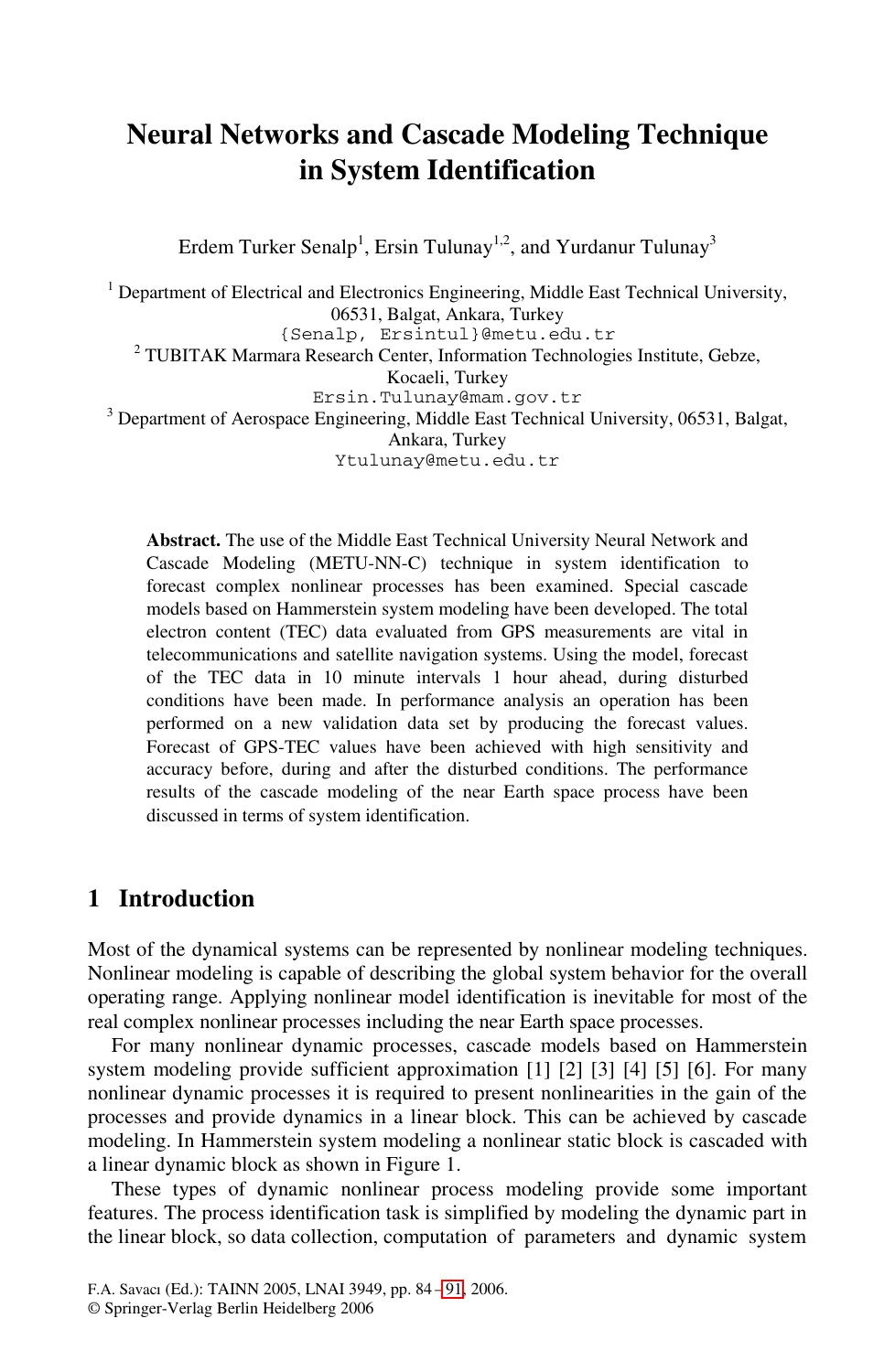

**Fig. 1.** Cascade models based on Hammerstein system modeling

analysis are simplified. To present nonlinearity in only the static gain decreases the degrees of freedom in the nonlinear system identification. In addition to this, it has accurate and robust approximations for a large class of real complex processes [1].

The internal variables are state-like variables and they are estimated by METU-NN. The static nonlinearity and the dynamic linearity in METU-C are estimated by using the cascade modeling technique.

It is important to identify ionospheric parameters, because satellites in low Earth orbit travel through it, and it is the medium through which radio waves used for communications propagate. Forecasting the number of electrons in a column of one meter-squared cross-section along a path through the ionosphere [7], the total electron content (TEC) values, is vital for telecommunications and satellite based navigation systems especially in the disturbed space weather conditions [8] [9] [10]. The interaction between electromagnetic waves and the ionospheric plasma has been studied both from scientific and engineering points of view [11]. Since 1990 a group of aerospace and electrical engineers have been developing Near Earth Space data driven models for system designers, users, planners as part of the EU-COST-TIST Actions at the METU [12]. The authors have studies on Neural Network based approaches, in modeling of the ionospheric processes [8] [9] [12] [13] [14] [15] [16] [17]. Those studies have provided insight on the system identification of the near Earth space processes.

In this work, to the best knowledge of the authors, it is the first time special models based on Hammerstein system modeling, METU-NN-C, with significant inputs have been developed for near Earth space processes. This paper outlines TEC forecasting problem and preparation of data, explains the METU-NN-C Hammerstein models as a system identification approach for forecasting ionospheric processes, gives the results with error tables, cross correlation coefficients and scatter diagrams, and discusses the generalized and fast learning and operation of the METU-NN-C Models.

#### **2 Preparation of Data**

For the training, test and validation within the development mode of the METU-NN-C, TEC data evaluated from GPS measurements in 1 April – 31 May 2000 and 2001 at Chilbolton (51.8º N; 1.26º W) receiving station are used. Operation has been performed on another data set by producing the forecast TEC values at Hailsham (50.9º N; 0.3º E) GPS receiving station for selected months in 2002 [18].

In the model intrinsic information about the solar activity is achieved by choosing the time periods for input data with the similar solar activity. This is the basic criterion in the selection of the train, test and validation years. The current high solar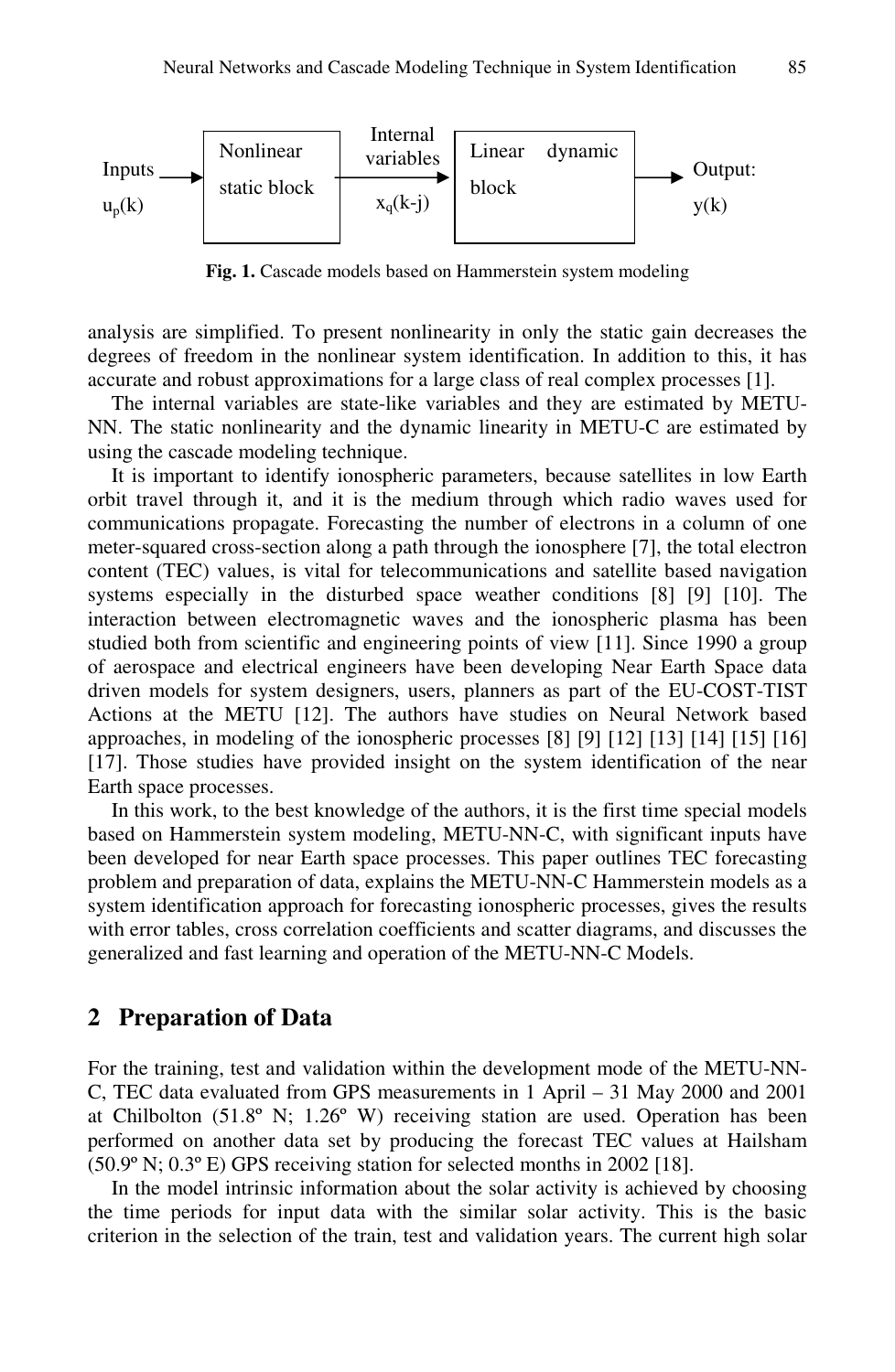activity time periods are selected in the time intervals. For training and validation phases within development procedure data sets of same month but different year are used to take the seasonal dependency into account.

## **3 Construction of the Neural Network Model**

In METU-NN, for the current process, Feedforward Neural Network architecture with six neurons in one hidden layer is used. The activation functions in the hidden layer are hyperbolic tangent sigmoid functions and the activation function in the output layer is a linear function, so that the hidden layer outputs can represent the static part of the state-like internal variables in cascade modeling. Levenberg-Marquardt Backpropagation algorithm is used during training [19] [20]. The METU-NN is used to estimate the internal variables. The 5 inputs used for the METU-NN are as follows:

1. The present value of the TEC:

$$
u_1(k) = f(k) \tag{1}
$$

2. Cosine component of the minute, *m*, of the day:

$$
u_2(k) = C_m = -\cos(2\pi m / 1440) \tag{2}
$$

3. Sine component of the minute of the day:

$$
u_3(k) = S_m = \sin(2\pi m / 1440)
$$
 (3)

4. Cosine component of the day, *d*, of the year:

$$
u_4(k) = C_d = -\cos(2\pi \cdot d / 366) \tag{4}
$$

5. Sine component of the day of the year:

$$
u_5(k) = S_d = \sin(2\pi d / 366) \tag{5}
$$

The output layer of the METU-NN hosts the value of the TEC being observed 60 minutes later than the present time. The outputs of the hidden layer in METU-NN are six of the internal variables for the METU-C.

#### **4 Construction of the Cascade Model**

The static nonlinearity in METU-C is described by polynomial representation of inputs. If the inputs are denoted by  $u_n(k)$  then the outputs of the nonlinear element, i.e. the internal variables  $x<sub>q</sub>(k)$ , may be expressed as in Equation 6.

$$
\hat{\hat{x}}_q(k) = \sum_{p=1}^R f[u_p(k)] = \sum_{p=1}^R \sum_{i=0}^m \gamma_{pi} u_p^i(k)
$$
\n(6)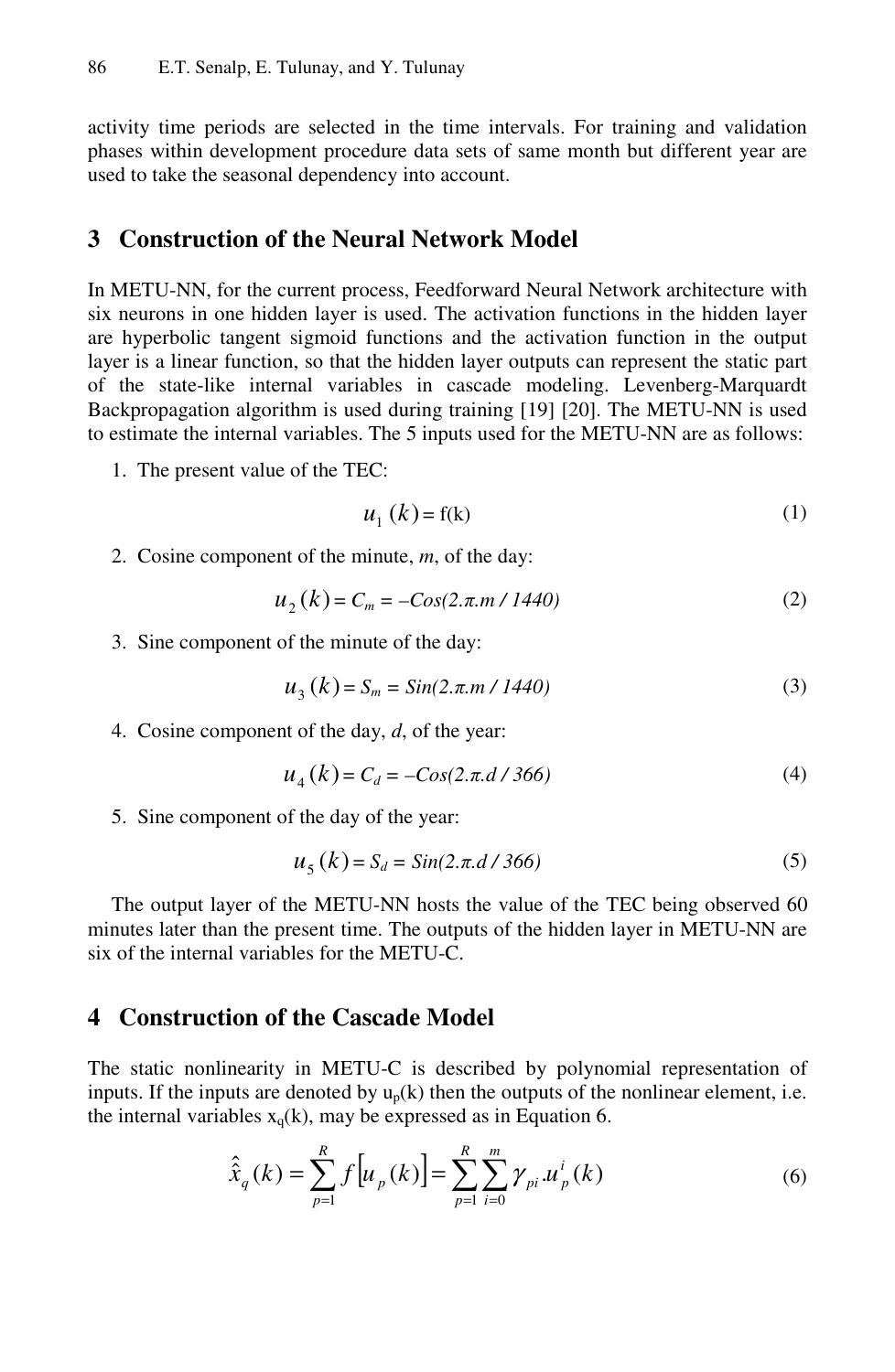where R is the number of inputs, m+1 is the length of the series and  $\gamma_{\text{pi}}$  are coefficients to be determined.

The output  $u_1(k+1)$  is represented as shown in Equation 7 by using a dynamic linearity by optimizing a linear relationship for the internal variables  $x_q(k)$  and their past values  $x<sub>q</sub>(k-j)$  which constitute their history.

$$
\hat{\hat{u}}_1(k+1) = \sum_{q=1}^{S} \sum_{j=0}^{n} h_q(j) . \hat{\hat{x}}_q(k-j)
$$
\n(7)

where S is the number of the static internal variables and n is the number representing the history of the stored internal variables in memory. Thus, the product  $S(n+1)$  gives the number of dynamic internal variables. The coefficients of the linearity in Equation 7, i.e.  $h_0(j)$ , are also determined in the development mode.

In the development mode, the construction work of the METU-C is carried out. It is composed of "training phase" and "test phase" as in the Neural Network approach [21]. In the training phase the parameters of the cascaded static nonlinear block and dynamic linear block are optimized. Figure 2 demonstrates the development modes of the METU-NN-C blocks.



**Fig. 2.** Development of the METU-NN-C Models

The "Levenberg-Marquardt" optimization algorithm is used within training in the development mode for fast learning of the process with input data of very large size. For preventing the memorization, independent validation data are used and when the gradient of the error in the validation phase becomes near zero the training is terminated. The model is then ready for its use in the operation mode for forecasting of the TEC values. In the operation mode another data set is used for calculating the errors, point by point, to measure the performance of the model. Figure 1 demonstrates the operation mode of the METU-C.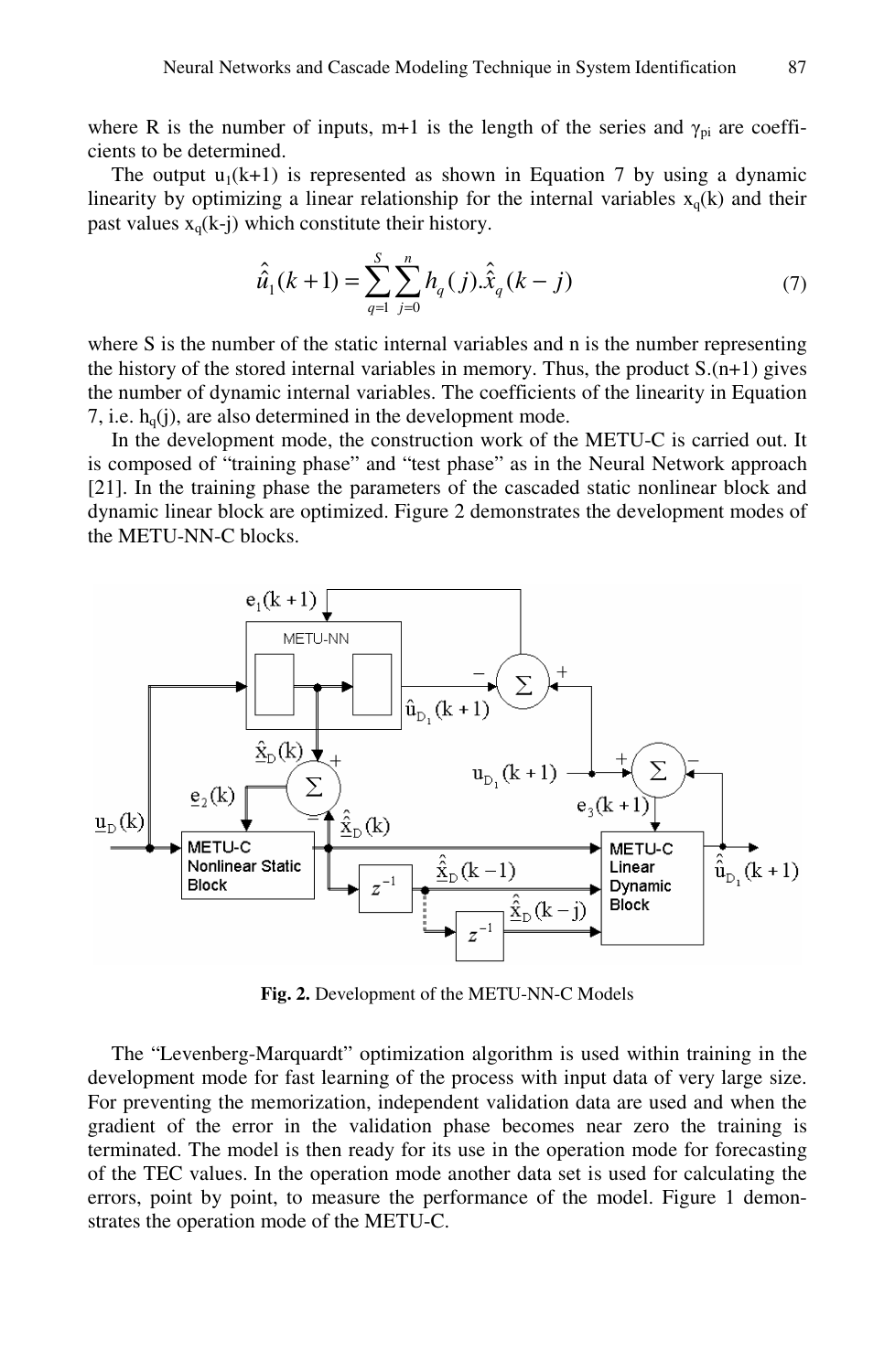For considering the first, second and third order terms in the polynomial representation, m is selected to be 3 for the TEC input, i.e. m=3 for p=1 in the model. For the temporal inputs m is selected to be 1, i.e. m=1 for p>1 in the model. Let the time instant  $k$  be in terms of minutes. The value of the TEC at the time instant  $k$  is designated by  $f(k)$ . The 7 inputs used for the METU Cascade Model are the present value of the TEC, second and third powers, Cosine and Sine components of the minute of the day and day of the year.

The outputs of the first stage, i.e. 6 outputs for the static nonlinear block designated by  $x<sub>q</sub>(k)$ , and their one hour past and two hours past values are stored as internal variables so that S=6 and n=2 in Equation 7. These internal variables are the inputs to the second stage of the cascade model, i.e. 18 inputs for the dynamic linear block of the METU-C model.

The output of the cascade model is designated by  $u_1(k+60)=f(k+60)$  which is the value of the TEC to be observed 60 minutes later than the present time.

#### **5 Results**

In performance analysis an operation has been performed on an independent validation data set by producing the forecast values of the TEC. The operation mode performance analyses and results of the TEC forecast cover the time interval between April and May 2002 for the Hailsham receiving station. Forecast of the TEC values one hour in advance is performed for the validation data set in 10 minutes interval. Then the cross correlation coefficients between the observed GPS TEC and forecast TEC are calculated. The root mean square, normalized and absolute error values are also calculated. Table 1 is the error table displaying the results.

| <b>Table 1. Error Table</b> |  |  |  |  |
|-----------------------------|--|--|--|--|
|-----------------------------|--|--|--|--|

| Root Mean Square Error (TECU)        | 1.7908 |
|--------------------------------------|--------|
| Normalized Error                     | 0.0639 |
| Absolute Error (TECU)                | 1.1708 |
| <b>Cross Correlation Coefficient</b> | 0.9863 |
|                                      |        |

Figure 3 is the scatter diagram of the forecast and observed TEC values. Figure 4 is the enlarged portion of some data points, i.e. the diurnal variations of the observed and forecast TEC values during 18-22 April 2002.

In the scatter diagram the fitted line has a slope close to one. Therefore the forecasting errors are small. This fact is the indication of the system reaching the correct operating point within the system identification. In other terminology, the system is succeeded to reach the global minimum of the error cost function. The correlation coefficients are very close to unity, which means that the METU-C model learned the shape of the inherent nonlinearities. Therefore, the deviations from straight line are small in the scatter diagram. When Figure 4 is observed it can be concluded that the model gives accurate forecasts before, during and after the disturbed conditions.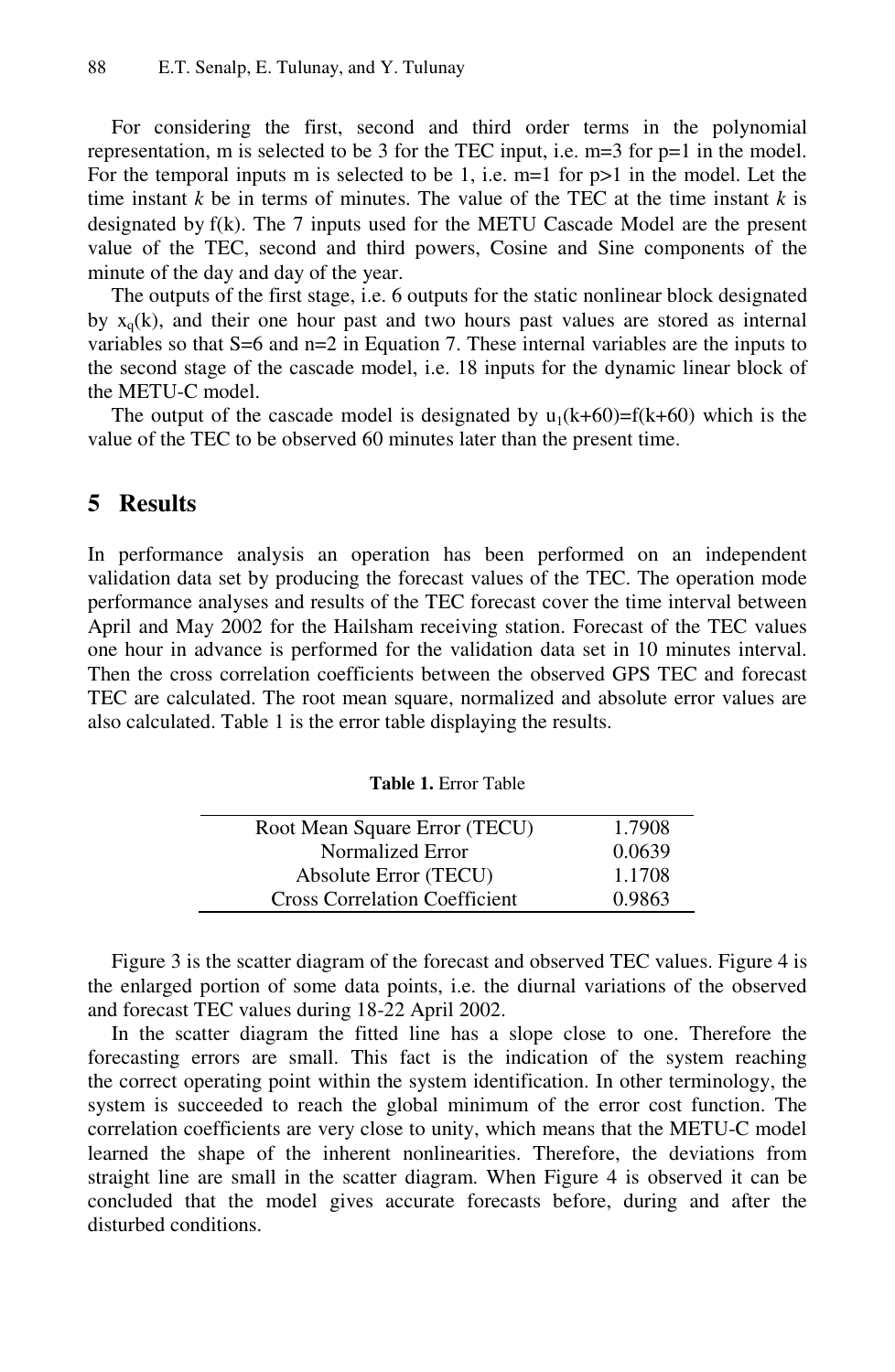

**Fig. 3.** 1 hour ahead Forecast TEC versus Observed GPS TEC values for April and May 2002



**Fig. 4.** Observed (dotted), and 1 hour ahead Forecast (solid) TEC values for 18-22 April 2002

# **6 Conclusions**

Forecasting of the TEC values, especially in the disturbed space weather conditions, is crucial for communication, radar and navigation systems employing HF radio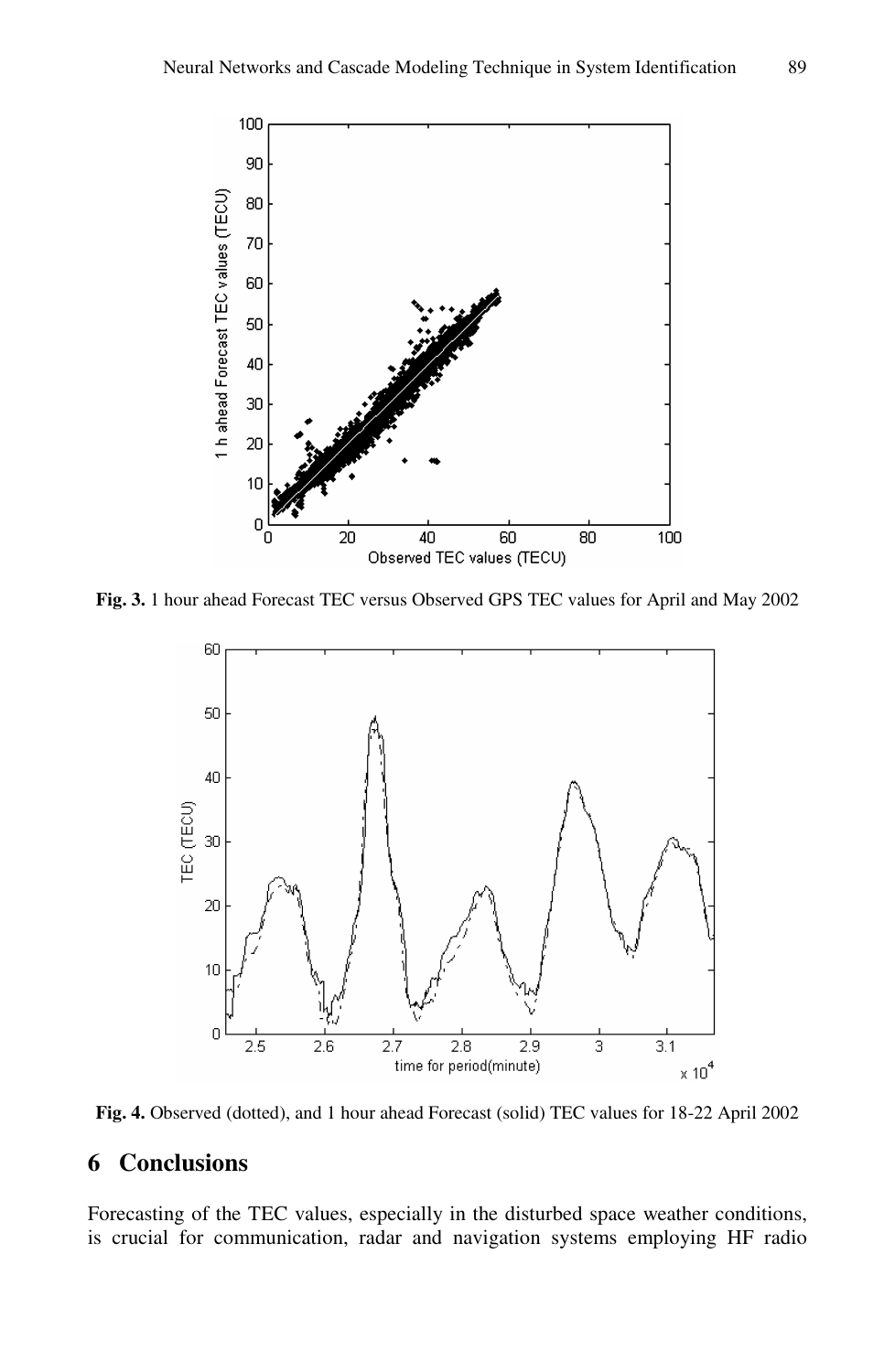waves to cope with the effects of unpredictable variability of the ionospheric parameters.

Neural Network and cascade modeling technique in METU-NN-C are used in system identification. In this work, to the best knowledge of the authors, cascade modeling of Hammerstein form has been used first time for the forecast of an ionospheric-plasmaspheric process, namely the TEC variation 1 hour in advance. The model learned the shape of the inherent nonlinearities and the system reached the correct operating point. The cascade modeling of the process is also capable of forecasting the TEC values for disturbed solar-terrestrial conditions.

It is demonstrated that the identification of the complex nonlinear processes, such as the TEC variation, can be achieved by cascading a static nonlinear block and a linear dynamic block of Hammerstein form.

Summary of the main contributions of this work may be given as follows:

- 1) Organization of representable data for learning complex processes,
- 2) Estimation of the internal variables of METU-C by using NN,
- 3) Cascade modeling of a highly complex nonlinear process such as the TEC variation, and
- 4) General demonstration of learning capability by calculating cross correlations and general demonstration of reaching a proper operating point by calculating errors.

## **Acknowledgement**

Dr. Lj. Cander who hosted Mr. Senalp and provided the GPS data during a STM as a joint COST 271 EACOS Action between UK and Turkey is acknowledged. [18].

# **References**

- 1. Ikonen E., and Najim K.: Learning control and modelling of complex industrial processes, Overview report of the activities within the European Science Foundation's programme on Control of Complex Systems (COSY) Theme 3: Learning control, February (1999)
- 2. Narendra K.S., and Gallman P.G.: An Iterative Method for the Identification of Nonlinear Systems Using a Hammerstein Model, IEEE Transactions on Automatic Control, (1966), 546-550
- 3. Fruzzetti, K.P., Palazoglu A., McDonald K.A.: Nonlinear model predictive control using Hammerstein models, J. Proc. Cont., Vol. 7, No. 1, (1997), 31-41
- 4. Marchi, P.A., Coelho L.S., Coelho A.R.: Comparative Study of Parametric and Structural Methodologies in Identification of an Experimental Nonlinear Process, Proceedings of the 1999 IEEE International Conference on Control Applications, Hawaii, USA, 22-27 August (1999), 1062-1067
- 5. Bai E.W., and Fu M.: A Blind Approach to Hammerstein Model Identification, IEEE Transactions on Signal Processing, Vol. 50, No. 7, July (2002), 1610-1619
- 6. Westwick, D.T., and Kearney, R.E.: Identification of a Hammerstein model of the stretch reflex EMG using separable least squares, Engineering in Medicine and Biology Society, 2000. Proceedings of the 22nd Annual International Conference of the IEEE, Vol. 3, 23-28 July (2000), 1901-1904